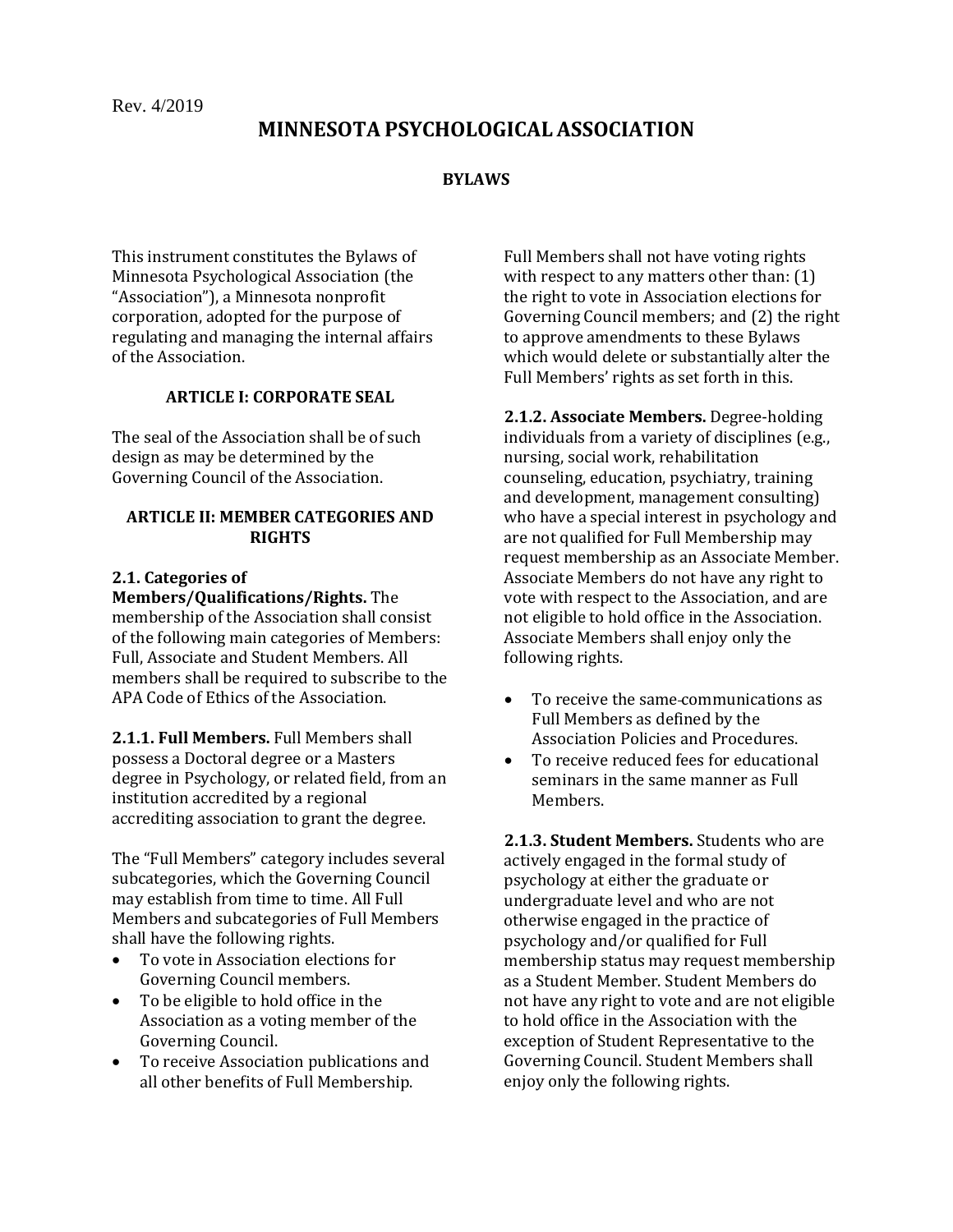- To receive the same publications as Full Members.
- To receive reduced fees for educational seminars in the same manner as Full Members.
- Vote for student representative.

**2.2. Dues or Fees.** The Governing Council may require the payment of an application fee and/or dues as a prerequisite to membership. The application fees and annual dues assessed to any membership category or subcategory need not be equal or in proportion to fees and annual dues paid by other membership categories or sub-categories. In order to qualify for membership, a member must pay any applicable enrollment and/or application fee. The Governing Council may establish other special designations of membership for persons paying dues to support the general work of the Association. All current or future membership categories shall be subject to all rules and regulations pertaining to their respective membership categories.

**2.3. Members' Rights.** Only Full Members are entitled to vote in Association elections for Governing Council members, and have equal rights and preferences in matters not otherwise provided for by the Governing Council. Only Full Members and the representative of the student division may hold office as voting members of the Governing Council. None of the members of any other category of membership may vote or hold office with the exception of student members who may vote for their representative to Governing Council. Members may not vote by proxy.

**2.4. Term of Membership.** Unless otherwise provided by the Governing Council, the term of membership shall be one year, renewable upon the payment of all applicable dues and fees.

**2.5. Termination of Membership.** A member may be expelled for cause by a majority vote of the Governing Council. A member shall not be expelled or suspended, and a membership may not be terminated or suspended, except for nonpayment of dues or fees, unless the member is given:

- (a) Not less than fifteen (15) days' prior notice of the expulsion, suspension, or termination, and the reasons for it; and
- (b) an opportunity for the member to be heard, orally or in writing, not less than five (5) days before the effective date of the expulsion, suspension, or termination by a person authorized to decide that the proposed expulsion, termination, or suspension not take place.

In all other cases, membership shall terminate at the end of the term of membership.

**2.6. Meetings of Full Members.** Meetings of Full Members shall be held as follows:

**2.6.1. Annual Meeting of Full Members.** An Annual Meeting of the Full Members shall be held at a time and place fixed by the Governing Council. Notice of the Annual Meeting indicating the date, time and place of the meeting shall be given as determined by the President in an official publication of the Association mailed to all Full Members at least ten (10) days in advance of the meeting.

**2.6.2. Special Meetings of the Full Members.** Special meetings of the Full Members may be called at any time by the President, or at the written request of at least fifteen percent (15%) of the current Full Members of the Association. Within thirty (30) days of a valid written request for a Special Member meeting, the Governing Council shall cause a Special meeting to be held no later than 90 days after notice of the date, time, place, and purpose of the special meeting shall be given to all Full Members either in an official publication of the Association mailed to all Full Members, or by notice provided to all Full Members at least ten (10) days in advance of the meeting.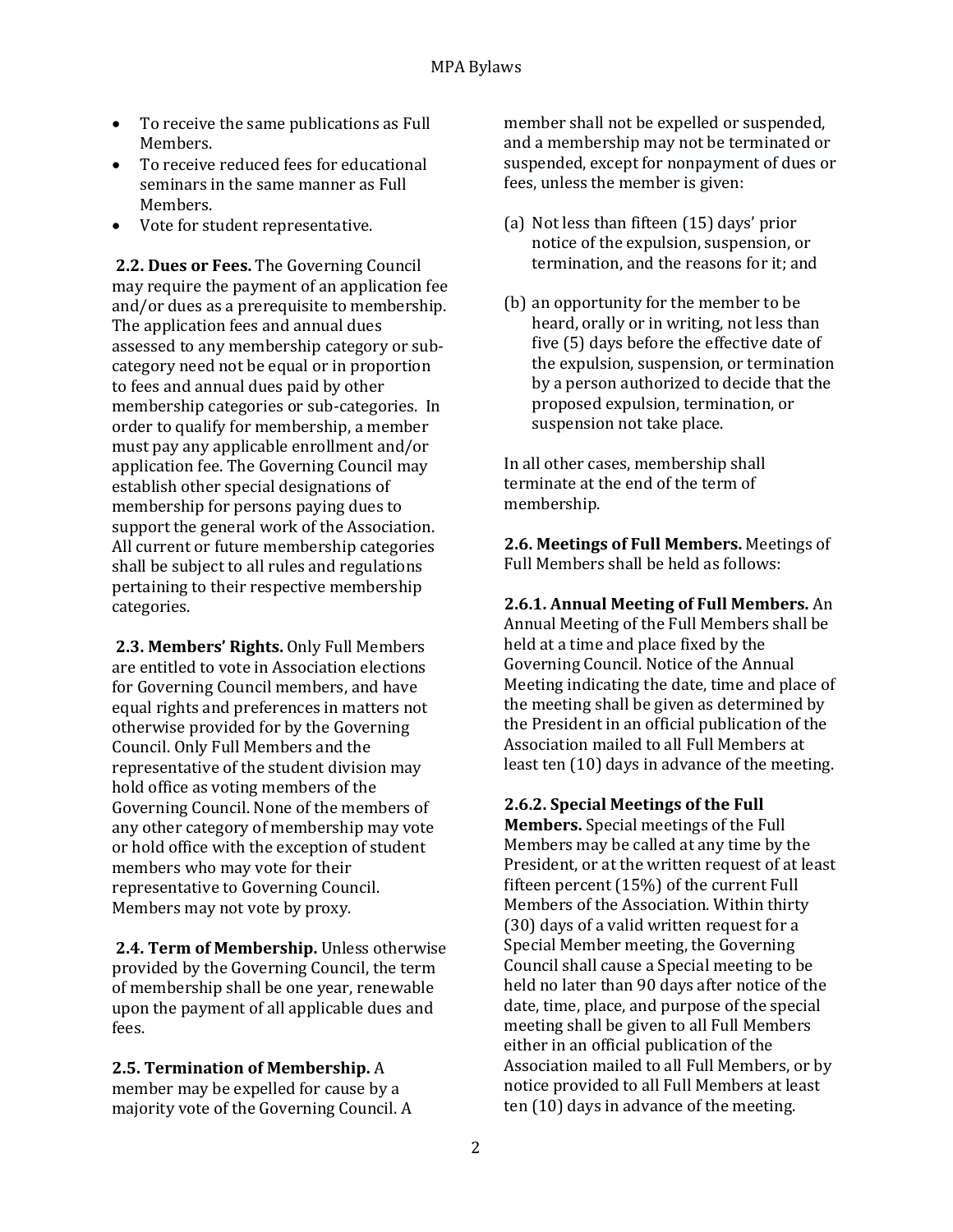**2.6.3. Members' Right to Call Meetings.** If a regular meeting of Full Members has not been held during the preceding fifteen (15) months, at least fifty (50) Full Members or ten percent (10%) of the Full Members, whichever is less, may demand a regular meeting of the Full Members by notice of demand given to the President of the Association. Within thirty (30) days after receipt of the demand, the Governing Council shall cause a regular meeting of Full Members to be called and held on notice no later than ninety (90) days after receipt of the demand at the expense of the Association.

#### **2.7. Quorum for Membership Meeting.**

Unless otherwise provided by law or by these Bylaws, a quorum for a meeting of the Full Members is five percent (5%) or fifty (50) Full Members, whichever is less.

#### **2.8. Number Required for Action by Full**

**Members**. Except where a larger portion or number is required by law or by these Bylaws, the Full Members may take action by the affirmative vote of a majority of the Full Members present at a duly held meeting.

**2.9. Action by Written Ballot.** Any action that may be taken at a meeting of the Full Members may be taken without a meeting if the Association mails or electronically delivers a written ballot to the Full Members. A written ballot must: (a) set forth each proposed action; and (b) provide an opportunity to vote for or against each proposed action. Approval by written ballot under this is valid only if the number of votes cast by ballot equals or exceeds the quorum required to be present at a meeting authorizing the action, and the number of approvals equals or exceeds the number of votes that would be required to approve the matter at a meeting conducted in a manner consistent with state law

### **ARTICLE III: GOVERNING COUNCIL**

**3.1. Management.** The affairs of the Association shall be managed by or under the direction of the Governing Council. The Governing Council shall determine and direct the Association's activities, policies and general procedures, and hire and fire the person(s) responsible for day-to-day management of the Association. All divisions and committees report to the Governing Council. In the time between meetings of the Governing Council, divisions and committees report to the executive committee.

### **3.2. Composition of Governing Council,**

**Election Method.** The Governing Council shall consist of at least thirteen (13) voting members, seven (7) of which are elected by the Full Members of the Association. These members will include the President-Elect, President, Immediate Past President, and four (4) general members. One (1) position, the Federal Advocacy Coordinator, is appointed by the Executive Committee and approved by the Governing Council. The Secretary and Treasurer are recommended by the President and approved by the Governing Council as described in 4.1 and 4.3. The APA Council Representative serves on the Governing Council in an Ex Officio capacity and may not vote on Council business. The Governing Council shall also include a Student Representative elected by the Student Division members, an Early Career Psychologist elected by the Early Career Psychologist Division, and a member elected by the Multicultural Division. In the event that the Student, Early Career Psychologists Division, or Multicultural Division ceases to operate as a division, nominees from those groups will be solicited from the general membership. The Governing Council will also include voting members elected by other Divisions who meet the criteria of "Active Divisions" in accordance with the Association's Policies and Procedures as approved by the Governing Council.

The Executive Committee shall serve as the Association Nominating Committee. The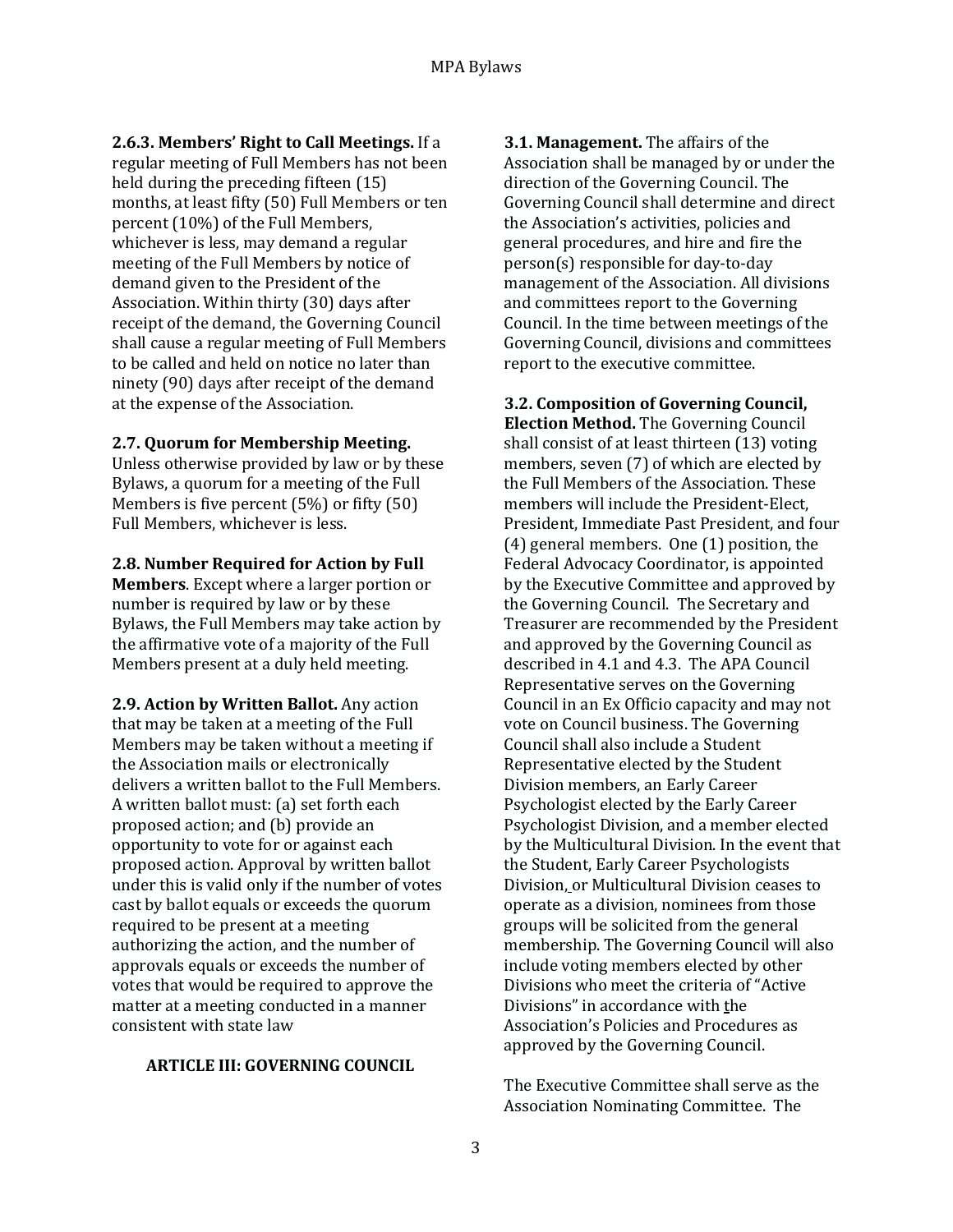Executive Committee may add other members of the Association to this committee. The Nominating Committee shall solicit nominations for the Governing Council from the Members and from the Divisions based on the schedule and time frame of elections. The Nominating Committee shall attempt to secure no less than two (2) candidates willing to serve on the Governing Council for each open Governing Council seat. The Members eligible to vote shall be given three (3) weeks to vote. The voting process may be completed by paper ballets or completed online. The Nominating Committee will certify the election results to the Governing Council. The Nominating Committee will coordinate with APA on it election process to choose the APA Council Representative from eligible MPA members.

**3.3. Terms**. Elected Governing Council members shall serve for a term of three (3) years each, and shall be so elected that approximately one-third (1/3) of the Governing Council members is elected each year. No person shall serve as a Governing Council member for more than two (2) consecutive terms, with two exceptions. First, where a Governing Council member is elected to fill a vacancy. The Governing Council member filling the vacancy may complete the original term during which the vacancy occurred, and may be elected for no more than two (2) consecutive three (3) year terms thereafter. Second, the Federal Advocacy Coordinator may serve an unlimited number of terms. Governing Council members shall serve until their successors have been elected and certified.

The terms of Division Governing Council members shall be three (3) years, and no person shall serve as a Division Governing Council member for more than two (2) consecutive terms.

**3.3.1. Beginning Date of Term.** Unless a Governing Council member has been elected to fill a vacancy, a Governing Council member's term shall begin on January 1

following the election of the Governing Council member. If a Governing Council member has been elected to fill a vacancy, the Governing Council member's term shall begin at the first meeting of the Governing Council following the election of the Governing Council member.

A Division Governing Council member's term shall begin at the first meeting of the Governing Council following the annual Division election.

**3.4. Quorum.** At all meetings of the Governing Council a majority of the Governing Council members then in office shall be necessary and sufficient to constitute a quorum for the transaction of business.

### **3.5. Number Required for Action by Governing Council.** Except where otherwise required by law these Bylaws, the affirmative vote of the voting Governing Council members present at a duly held meeting shall be sufficient for any action.

**3.6. Written Action.** Any action required or permitted to be taken at a meeting of the Governing Council may be taken by written action signed by the number of Governing Council members required to take the same action at a meeting of the Governing Council at which all Governing Council members were present. The written action is effective when signed by the required number of Governing Council members, unless a different effective date is provided in the written action. When written action is taken by less than all of the Governing Council members, all Governing Council members shall be notified immediately of its text and effective date. Failure to provide such notice does not invalidate the written action.

**3.7. Resignation.** A Governing Council member may resign at any time by giving notice to the Secretary of the Association. The resignation is effective immediately without acceptance when the notice is given to the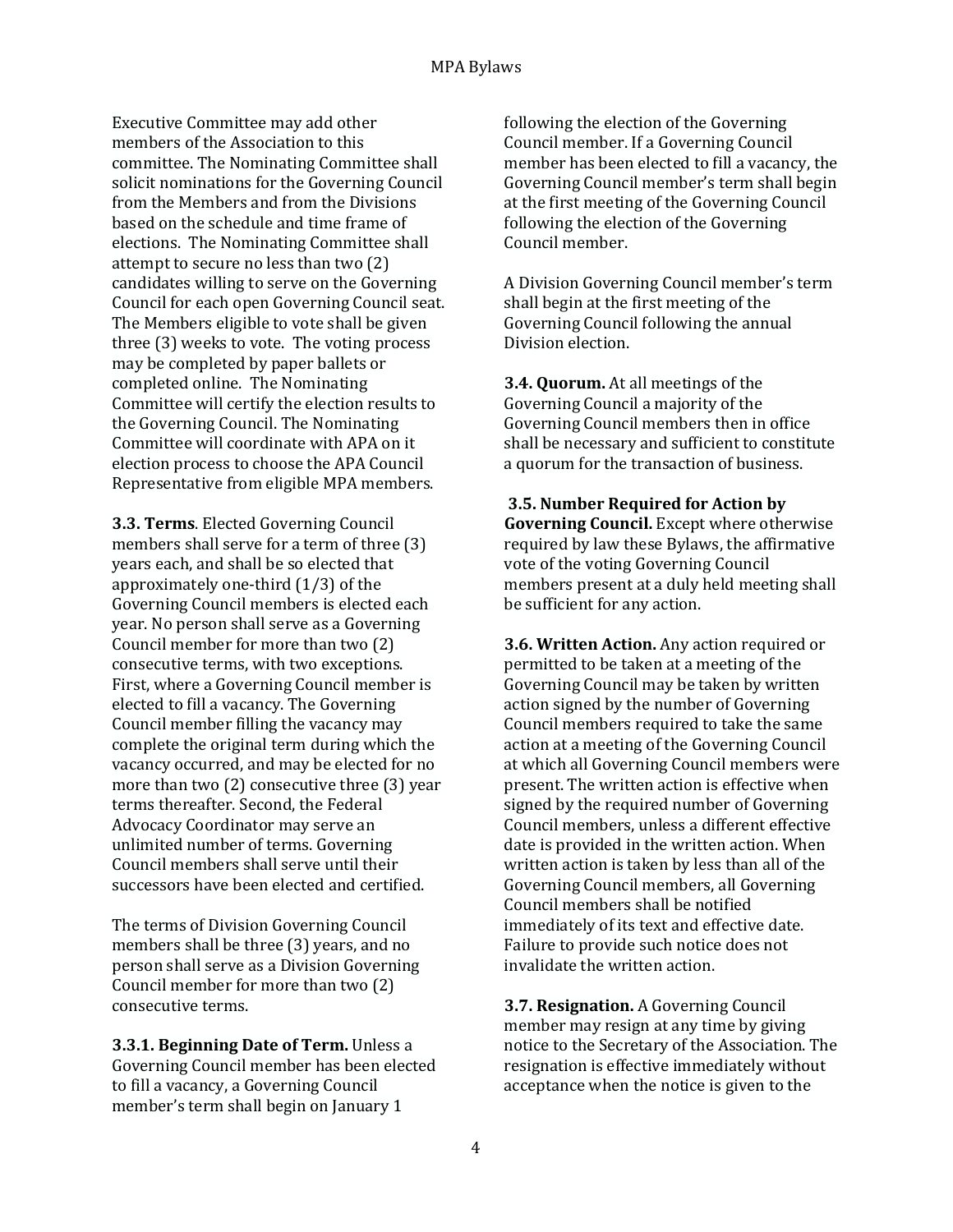Association, unless a later effective time is specified in the notice.

**3.8. Removal.** A Governing Council member or Division Governing Council member may be removed from office, with or without cause, by the affirmative vote of a majority of the Governing Council members present at a duly held meeting; provided that not less than five (5) days and not more than thirty (30) days notice of such meeting stating that removal of such Governing Council member or Division Governing Council member is to be on the agenda for such meeting shall be given to each Governing Council member. The Governing Council may also remove any Governing Council member who has been absent for two (2) regular or special meetings of the Governing Council, or three (3) total meetings of the Governing Council in a fiscal year for any reason.

**3.9. Filling Vacancies.** In the event of the death, removal or resignation of a Governing Council member, a successor to fill the unexpired term shall be recommended by the Nominating Committee of the Association, and elected by the affirmative vote of a majority of the Governing Council members present at a duly held meeting. The term of the appointment will extend to the next election of the Governing Council. At that election, the Governing Council shall elect an individual to serve as a Governing Council member for the remainder of the term of the original vacancy. The position of a Division Governing Council member who has died, been removed or resigned from office shall be filled by the Division that elected the Division Governing Council member to the office.

**3.10. Regular Meetings.** The Governing Council shall have regular meetings at least quarterly at such places and times as it shall establish by resolution. A notice of the date, time and place of the regular meetings shall be given to each Governing Council member and Division Governing Council member at least ten (10) days in advance of the meeting. **3.11. Special Meetings.** Special meetings of the Governing Council may be called at any time upon the request of the President or any three (3) Governing Council members, provided that any such request shall specify the purpose or purposes for the meeting. The President shall set the date for the special meeting within three (3) working days of making or receiving such a request and shall give not less than five (5) nor more than ten (10) days notice of the time, place and purpose of such special meeting.

**3.12. Place of Meetings.** The Governing Council may hold its meetings at such places, whether in this state or in any other state, as a majority of the Governing Council members then in office may from time to time appoint. Upon failure to appoint any other place, such meetings shall be held at the principal offices of the Association.

**3.13. Electronic Communications.** A conference among Governing Council members by a means of communication through which the Governing Council members may simultaneously hear each other during the conference is a meeting of the Governing Council members if the same notice is given of the conference as would be required for a meeting of the Governing Council, and if the number of Governing Council members participating in the conference is a quorum. A Governing Council member may participate in a meeting of the Governing Council by any means of communication through which the Governing Council member, other Governing Council members so participating, and all Governing Council members physically present at the meeting may simultaneously hear each other during the meeting. Participation in a meeting by any of the above-mentioned means is personal presence at the meeting.

**3.14. Form of Notice.** Whenever under the provisions of these Bylaws notice is required to be given to any Governing Council member, notice is given: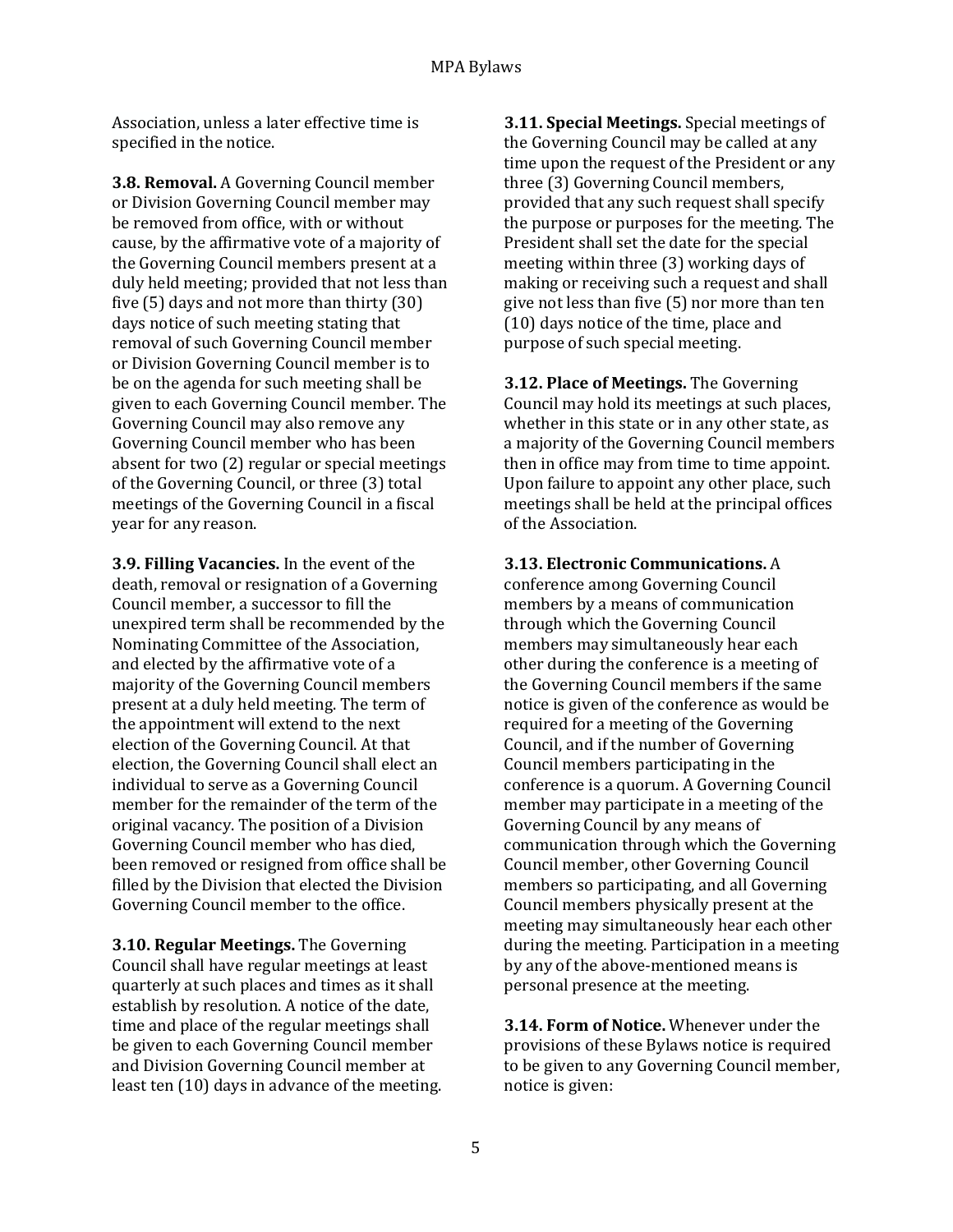- (a) when mailed to the Governing Council member at an address designated by the Governing Council member, at the last known address of the Governing Council member or at the address of the Governing Council member in the corporate records;
- (b) when communicated to the Governing Council member orally;
- (c) when handed to the Governing Council member;
- (d) when left at the office of the Governing Council member with a clerk or other person in charge of the office, or if there is no one in charge, when left in a conspicuous place in the office;
- (e) when sent via fax to a fax number, or via email at an email address provided by the Governing Council member to the Association for use in contacting the Governing Council member regarding Association business;
- (f) if the Governing Council member's office is closed or the Governing Council member has no office, when left at the dwelling or usual place of abode of the Governing Council member with a person of suitable age and discretion residing in the house; or
- (g) when the method is fair and reasonable when all the circumstances are considered.

Notice by mail is given when deposited in the United States mail with sufficient postage. Notice is considered received when it is given.

**3.15. Waiver of Notice.** Any Governing Council member may execute a written waiver of notice of any meeting required to be given by statute or by any provision of these Bylaws before, at or after that meeting, and such waiver when signed and filed as hereinafter provided shall be equivalent to notice. Such waiver shall be filed with the Secretary, who shall enter it upon the minutes or other records of that meeting. Appearance at a meeting by a Governing Council member shall be deemed a waiver of notice thereof, unless the appearance is solely for the purpose of asserting the illegality of the meeting.

**3.16. Compensation.** Governing Council members and Division Governing Council members shall not be compensated for their duties as Governing Council members. Governing Council members may be reimbursed for expenses incurred on behalf of the Association.

## **ARTICLE IV: OFFICERS**

**4.1. Appointment of Officers/Term.** The officers of the Association shall be a President, a President-Elect, Immediate Past President, a Secretary, a Treasurer, and such other officers as the Governing Council may, from time to time, appoint. Officers shall serve for a term of one (1) year, or until a successor is elected and qualified. The Officer positions of Secretary and Treasurer will be recommended by the President, and approved by the Governing Council.

**4.2. Duties of Officers.** The duties of the officers of this Association shall be:

**4.2.1. President.** The President shall preside at all meetings of the Governing Council and shall oversee the long term goals and purposes of the Association. The President shall recommend for approval by the Governing Council the members of all committees described in these Bylaws, and any other committees established by the Governing Council. The President of the Governing Council shall be the chair of the Executive Committee. He or she shall also perform such other duties as may be determined from time to time by the Governing Council.

**4.2.2. President-Elect.** The President-Elect shall perform such duties as may be determined from time to time by the Governing Council. The President-Elect shall be vested with all powers of and perform all the duties of the President of the Governing Council in the President's absence or inability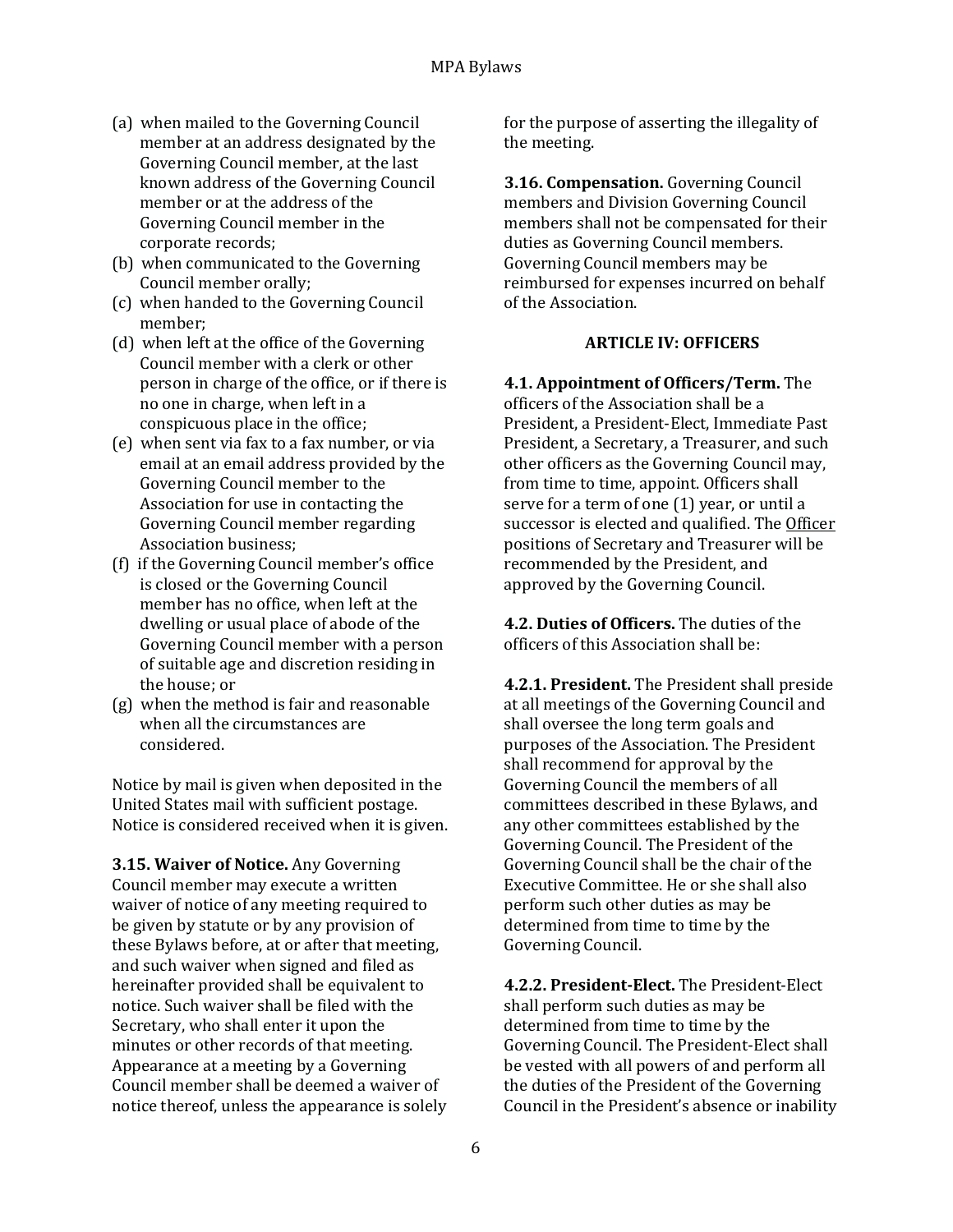to act, but only so long as such absence or inability continues.

**4.2.3. Secretary.** The Secretary or his or her designee shall see that the minutes of meetings of the Governing Council and any committee thereof are kept, prepare any necessary certified copies of corporate records, and perform such other duties as may be determined from time to time by the Governing Council.

**4.2.4. Treasurer.** The Treasurer shall have charge of the corporate treasury, receiving and keeping the monies of the Association, disbursing corporate funds as authorized, and shall have all of the powers and duties normally belonging to the Treasurer of a Minnesota nonprofit corporation.

**4.2.5. Immediate Past President.** The Immediate Past President shall perform such duties as may be determined from time to time by the Governing Council.

**4.3. Officers as Members of Governing Council.** All officers shall be Governing Council members.

**4.4. Resignation of Officers.** An officer may resign at any time by giving notice of the resignation to the Secretary of the Association.

**4.5. Removal of Officers.** An officer may be removed, with or without cause, by the affirmative vote of a majority of the Governing Council members present at a duly held meeting of the Governing Council for which notice stating such purpose has been given.

**4.6. Filling Vacancies.** Any vacancy in an officer's position shall be filled by the Governing Council of the Association.

### **ARTICLE V: EXECUTIVE DIRECTOR**

**5.1. Executive Director's Salary/Duties.** The Governing Council may hire a person or persons or a management company to serve in the role of an Executive Director who shall report to the Governing Council and carry out the policies and programs of the Association. The terms of the contract with the person(s) serving in the role of the Executive Director shall be determined by the Governing Council.

The Executive Director shall hire and fire employees in accordance with the policies established by the Governing Council. Together with the Treasurer, the Executive Director shall supervise all expenditures that relate to the work of the Association in accordance with policies determined by the Governing Council. The Executive Director shall report to the Governing Council and Full Members of the Association at each meeting of the Governing Council and at each meeting of the Full Members regarding the work of the Association.

The Executive Director shall also maintain minutes of all meetings of the Full Members, the Governing Council, and the Executive Committee, and shall prepare and give proper notice of all meetings of the Governing Council and Full Members.

**5.2. Ex Officio, Non-voting Status.** The Executive Director shall be a non-voting, ex officio member of the Governing Council and the Executive Committee of the Association.

**5.3. Executive Director's Authority to Sign Documents.** The Executive Director is authorized to sign all documents necessary to the operation of the Association and may specifically delegate (in writing) the right to execute any such documents to any of the other officers of the Association.

**5.4. Evaluation of Executive Director's Performance.** If the Executive Director is a direct employee of the Association, the Executive Committee shall evaluate the Executive Director's performance annually. A written appraisal of each evaluation shall be placed in the Executive Director's personnel file. The Governing Council President shall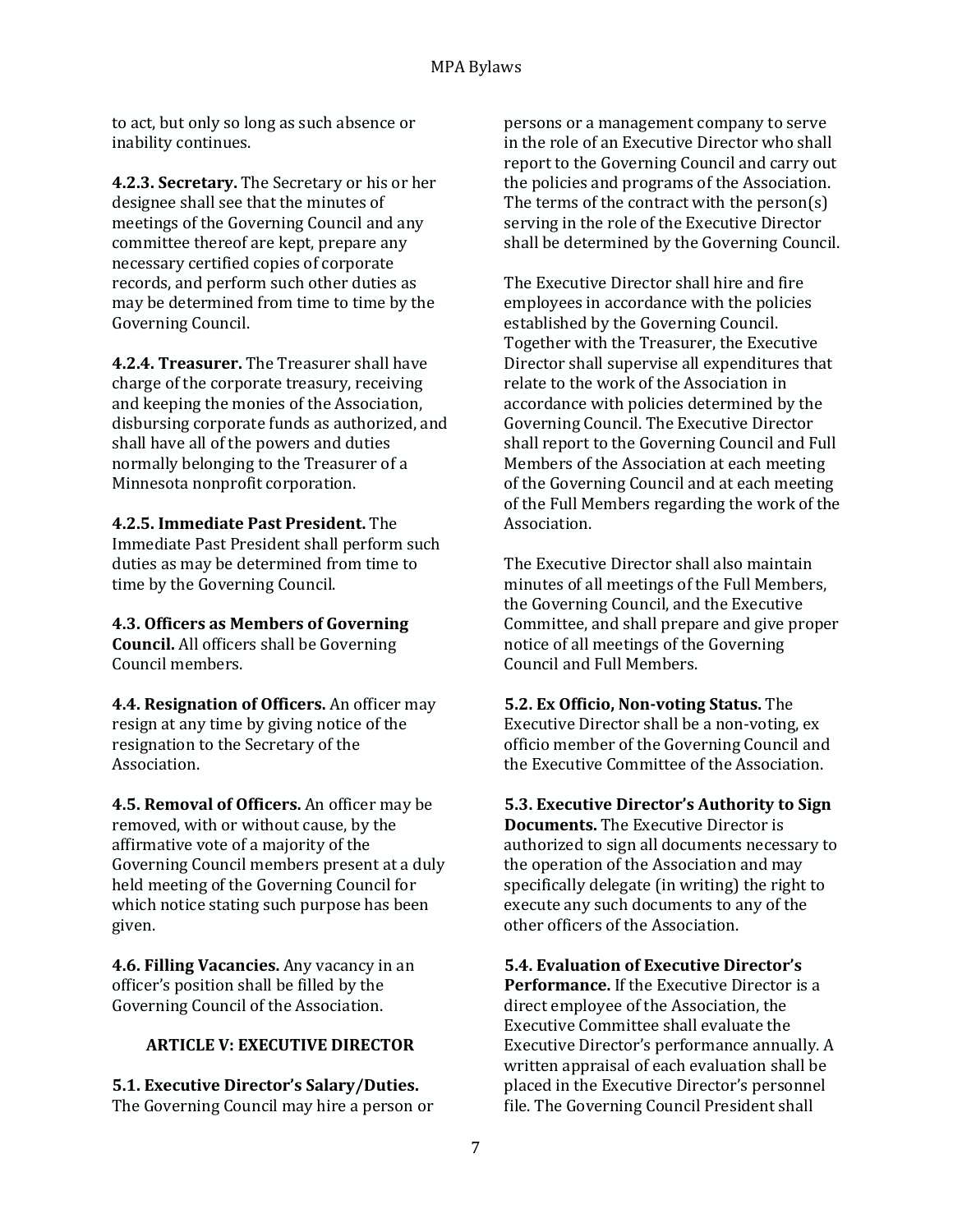ensure that the annual evaluation is performed by the Executive Committee. If the Executive Director duties are filled through a Management Company, the Executive Committee shall evaluate the Management Company's performance annually. The evaluation of the Management Company will be used by the Governing Council in determining whether to continue the agreement with the Management Company or to make changes in the agreement, including the possibility of ending the agreement.

### **ARTICLE VI: COMMITTEES**

**6.1. Establishment of Committees.** The Governing Council may establish one or more committees having the authority of the Governing Council in the management of the business of the Association to the extent determined by the Governing Council. Except as otherwise provided in these Bylaws, the President of the Governing Council shall annually recommend for the Governing Council's approval, the appointment of all of the Chairs and Vice-Chairs of committees established by the Governing Council. Chairs and Vice-Chairs of a committee need not be Governing Council members and shall hold such office for a term of one (1) year from their appointment or until their successors are appointed, whichever occurs first. Meetings of a committee may be called, from time to time, upon request of the President, or the chair of the committee. Notice requirements shall be the same as for special meetings of the Governing Council.

### **6.2. Executive Director's Involvement with**

**Committees.** The Executive Director shall be a non-voting member of the Executive Committee. The Executive Director shall not participate in the part of a meeting of the Executive Committee at which the Executive Director's performance is evaluated.

### **6.3. Compensation of Committee Members.**

Members of Committees may be reimbursed for expenses incurred on behalf of the Association if such expenses were approved

by the Governing Council via the budget or special action.

**6.4. Standing Committees.** There shall be the following standing committee of the Association:

**6.4.1. Executive Committee.** There shall be an Executive Committee consisting of the five (5) Officers of the Association as defined in 4.1 and any additional Officers as defined in 4.1The Executive Committee shall exercise the authority of the Governing Council during the time period between meetings of the Governing Council, and shall be at all times subject to the control and direction of the Governing Council. The Executive Committee shall also review special personnel situations or problems not covered by the Association's personnel policies with the Executive Director, and make recommendations to the Governing Council as necessary. The Executive Committee shall periodically review and update personnel practices, including job descriptions, salary ranges, and working conditions with the Executive Director, and make recommendations to the Governing Council as necessary.

The President shall serve as chair of the Executive Committee. All actions taken by the Executive Committee shall be reported to the Governing Council at the next regular or special meeting of the Governing Council.

### **ARTICLE VII: STANDARD OF CARE AND CONFLICTS OF INTEREST**

**7.1. Standard of Care.** It is the responsibility of each Governing Council member of this Association to discharge his or her duties in good faith, in a manner the Governing Council member reasonably believes to be in the best interests of this Association, and with the care an ordinarily prudent person in a like position would exercise under similar circumstances.

7.2. Officers, Governing Council Members, Division Chairs and Vice Chairs, and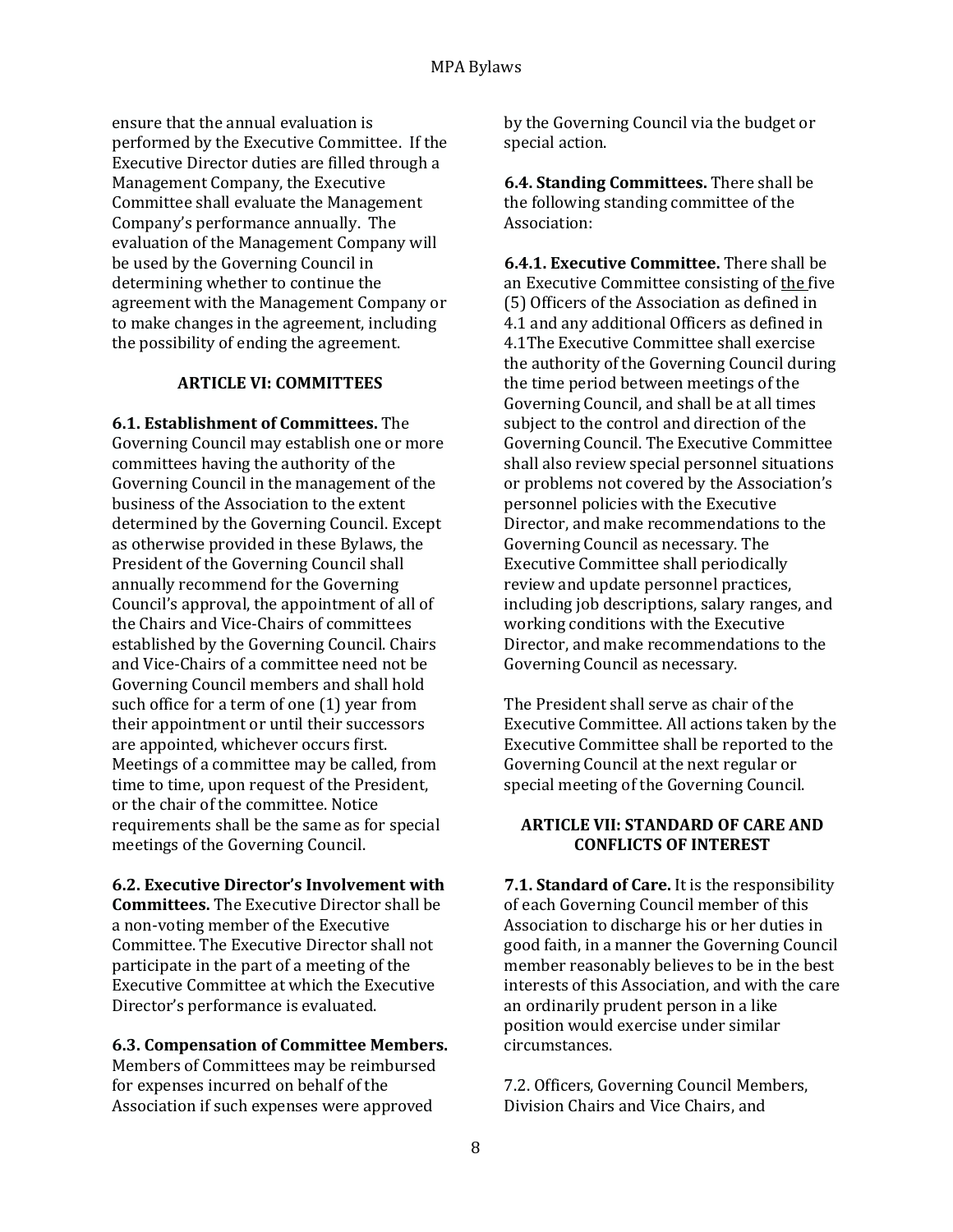Committee Chairs and Vice Chairs are defined as Minnesota Psychological Association Leaders and these positions are defined as Leadership Positions.

7.3 Leaders as defined in 7.2 who are licensed to practice psychology in any jurisdiction besides Minnesota shall maintain said license in active status and free and clear of any suspension, restriction, corrective action, limitation or qualification as specified by the designated regulatory authority in that jurisdiction. Should a Leader become unable to comply with the foregoing requirement, that person will no longer be eligible for Leadership status and shall immediately resign from the Leadership position.

7.4 Leaders as defined in 7.2 who are licensed to practice psychology in Minnesota by the Minnesota Board of Psychology, shall maintain said license that is not limited in any way, either by current disciplinary action or by a current agreement for corrective action. Should an MPA Leader be the subject of current disciplinary action or current agreement for corrective action by the Minnesota Board of Psychology, that person is no longer eligible for Leadership status and shall immediately resign from the Leadership position.

7.5 **Conflicts of Interest.** A contract or other transaction between this Association and:

- (a) one or more of its Governing Council members, or a member of the family of a Governing Council member;
- (b) a director of a related organization, or a member of the family of a director of a related organization; or
- (c) an organization in or of which one or more of the Association's Governing Council members or a member of the family of the Governing Council member are directors, officers or legal representatives or have a material financial interest is not void or voidable because the Governing Council member(s) or the other individual or

organization are parties or because the Governing Council member(s) are present at the meeting of the Governing Council or a committee of the Governing Council at which the contract or transaction is authorized, approved or ratified, if:

- 1. the contract or transaction was, and the person asserting the validity of the contract or transaction sustains the burden of establishing that the contract or transaction was, fair and reasonable as to the Association at the time it was authorized, approved or ratified; or
- 2. the material facts as to the contract or transaction and as to the Governing Council member's or Governing Council members' interest are fully disclosed or known to the Governing Council or a committee, and the Governing Council or committee authorizes, approves or ratifies the contract or transaction in good faith by a majority of the members of the Governing Council or committee, but the interested Governing Council member(s) shall not be counted in determining the presence of a quorum and shall not vote.

For the purpose of this a "member of the family" of a Governing Council member includes the spouse, parents, children and spouses of children, brothers and sisters, spouses of brothers and sisters of the Governing Council member.

7.5.1 Except for the Ex Officio APA Council of Representative, MPA members who are also currently serving on the Minnesota Board of Psychology shall not hold Leadership Positions as defined in 7.2. MPA members who are also currently on the Minnesota Board of Psychology may be committee members but must recuse themselves from any discussions of MPA policy or legislative efforts that involve the Minnesota Board of Psychology.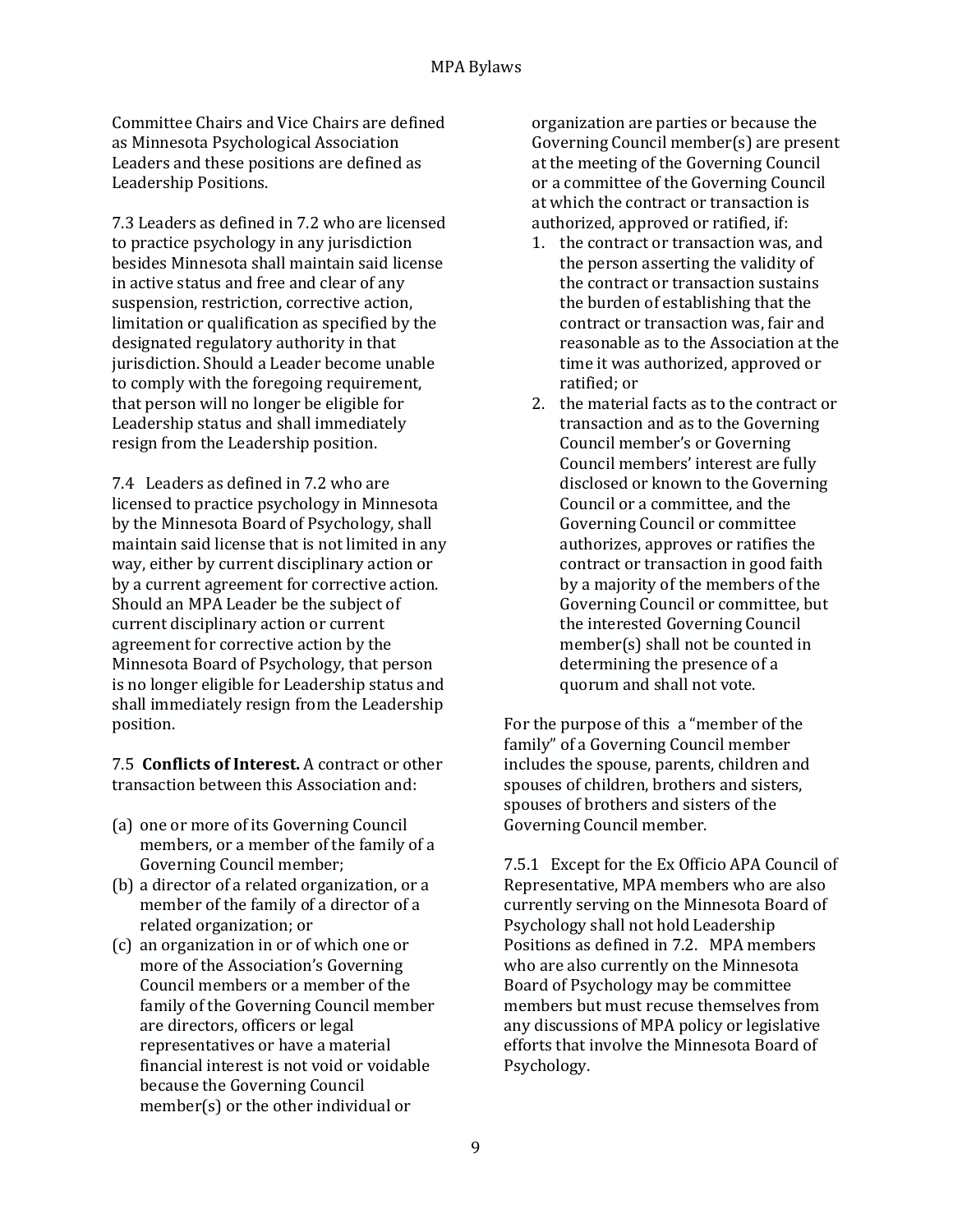### **ARTICLE VIII: FINANCE**

**8.1. Receipts.** Any dues, contributions, grants, bequests or gifts made to the Association shall be accepted or collected only as authorized by the Governing Council.

**8.2. Deposits.** All funds of the Association shall be deposited to the credit of the Association under such conditions and in such banks as shall be designated by the Governing Council.

**8.3. Contracts; Orders for Payment.** All contracts, checks and orders for the payment, receipt or deposit of money, and access to securities of the Association shall be as provided by the Governing Council. All checks drawn upon any account of the Association shall be signed by the Treasurer, the President, and/or the Executive Director.

**8.4. Title to Property.** Title to all property shall be held in the name of the Association.

**8.5. Annual Budget.** The annual budget of estimated income, income expense and capital expense shall be approved by the Governing Council.

**8.6. Summary Financial Report.** A summary report of the financial operation of the Association shall be made by the Treasurer at least quarterly to the Governing Council.

### **ARTICLE IX: INDEMNIFICATION/INSURANCE**

**9.1. Indemnification.** To the full extent permitted by the Minnesota Nonprofit Corporation Act, as amended from time to time, or by other applicable provisions of law, each person who was or is a party or is threatened to be made a party to any threatened, pending or completed action, suit or proceeding, wherever and by whomsoever brought (including any such proceeding, by or in the right of the Association), whether civil, criminal, administrative or investigative, by reason of the fact that he or she is or was a

Governing Council member, an ex-officio Governing Council member, or officer of the Association, or he or she is or was serving at the specific request of the Governing Council of the Association as a director, officer, committee member, employee or agent of another corporation, partnership, joint venture, trust or other enterprise, shall be indemnified by the Association by the affirmative vote of a majority of the Governing Council members present at a duly held meeting of the Governing Council for which notice stating such purpose has been given against expenses, including attorneys' fees, judgments, fines and amounts paid in settlement actually and reasonably incurred by such person in connection with such action, suit or proceeding; provided, however, that the indemnification with respect to a person who is or was serving as a director, officer, employee or agent of another corporation, partnership, joint venture, trust or other enterprise shall apply only to the extent such person is not indemnified by such other corporation, partnership, joint venture, trust or other enterprise, and, provided further, that no such indemnification shall be available in the event of the Governing Council member's or officer's malfeasance or nonfeasance. The indemnification provided by this Article shall inure to the benefit of the heirs, executors and administrators of such person and shall apply whether or not the claim against such person arises out of matters occurring before the adoption of this provision of the Bylaws.

**9.2. Insurance.** The Association may buy and maintain insurance on behalf of a person in that person's official capacity against liability asserted against and incurred by the person in or arising from that capacity, whether or not the corporation would have been required to indemnify the person against the liability under the terms of these Bylaws.

#### **ARTICLE X: AMENDMENT OF BYLAWS**

These Bylaws may be amended by the affirmative vote of a majority of the